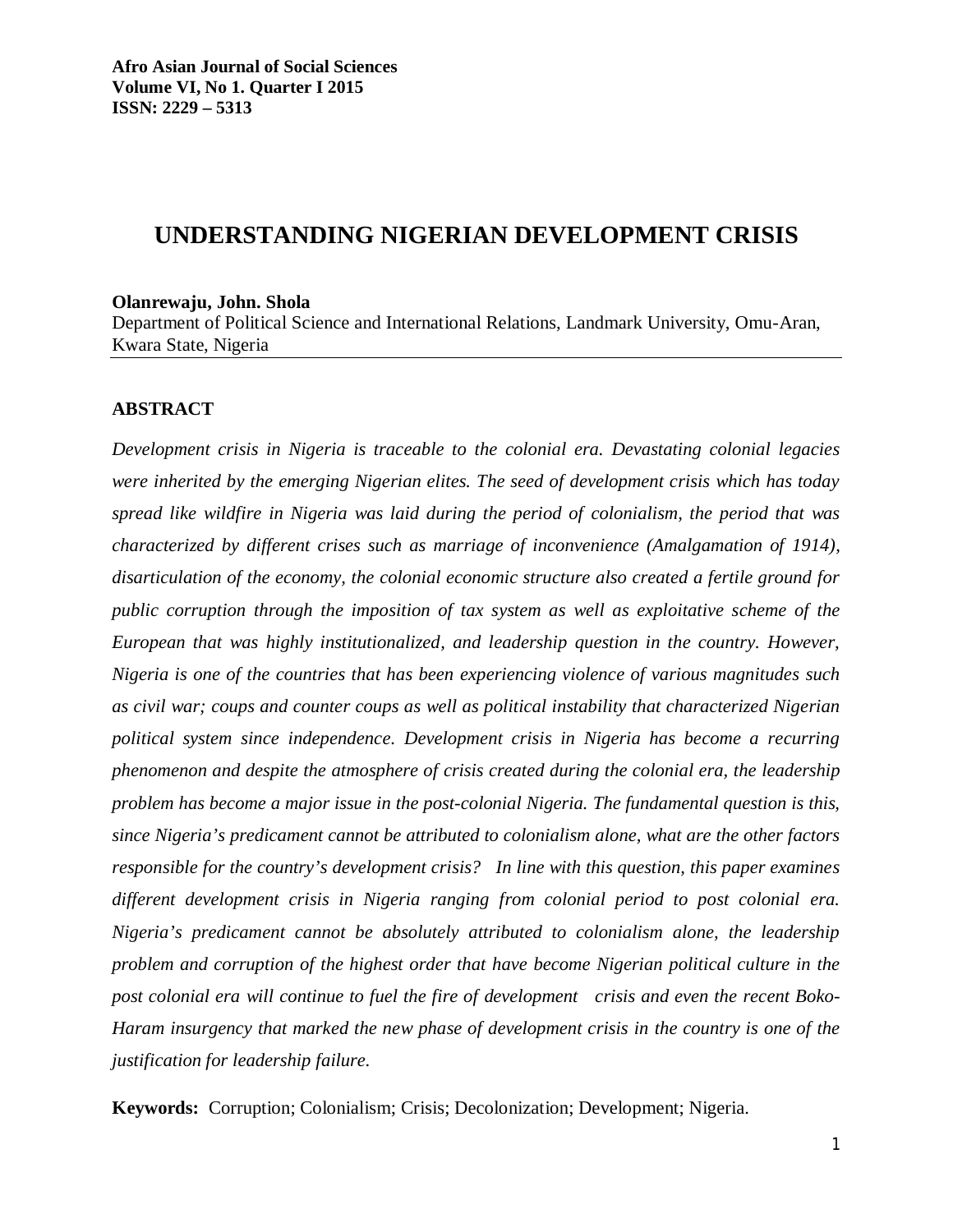#### **Introduction**

Development crisis has become a reoccurring issue in Nigeria coupled with the series of contradiction inherent in every epoch of Nigerian society; the country has passed through different stages ranging from primitive to slave society, colonialism, decolonization and neocolonialism. Presently, the crisis of development is the most serious problem facing Nigeria. This is because the continent remained largely underdeveloped despite the huge mineral and human resources, several decades after the end of colonialism, most parts of Africa is still fighting with the problems such as basic infrastructure facilities, insecurity of live and property. (Alumona; 2009:1)For example, Nigeria is the most populous African country and the country reflects most of activities in Africa.

Nigeria earned around US\$500 billion in Oil revenue since the 1970 yet remains mired in poverty, unemployment, bourgeoning domestic debt, and infrastructural squalor, abysmal health and educational services and attendant social frustration and unrest (Suberu; 2007:21) Nigeria reflects most parts of Africa in that it inherited arbitrary state boundaries from its colonial age and was under military authoritarianism for most part of its existence as a nation, said of Nigeria that "it earned around US\$500 billion in oil revenues since the 1970s, yet remains mired in poverty"(Alumona, 2009:2)Barely, some years after independence, hope and expectations were high on the new emerging state that has been under the stranglehold of colonialism for many decades given its huge resource endowment-human and material resources

In buttressing the above analysis, Omotola (2001) asserts that of these are not heady days for Nigeria, heralded at independence in 1960 as a missing giant at both regional and global levels, given its huge resource endowment- human and material, the country has not only failed to actualize its potentials, but also appears to have effectively squandered its opportunities for greatness, ignominiously seated at the very nadir of development. The quest for stability and development is, without doubt, the Holy Grail for many third world countries, a never ending, tedious, yet elusive, search for that condition under which these countries would be able to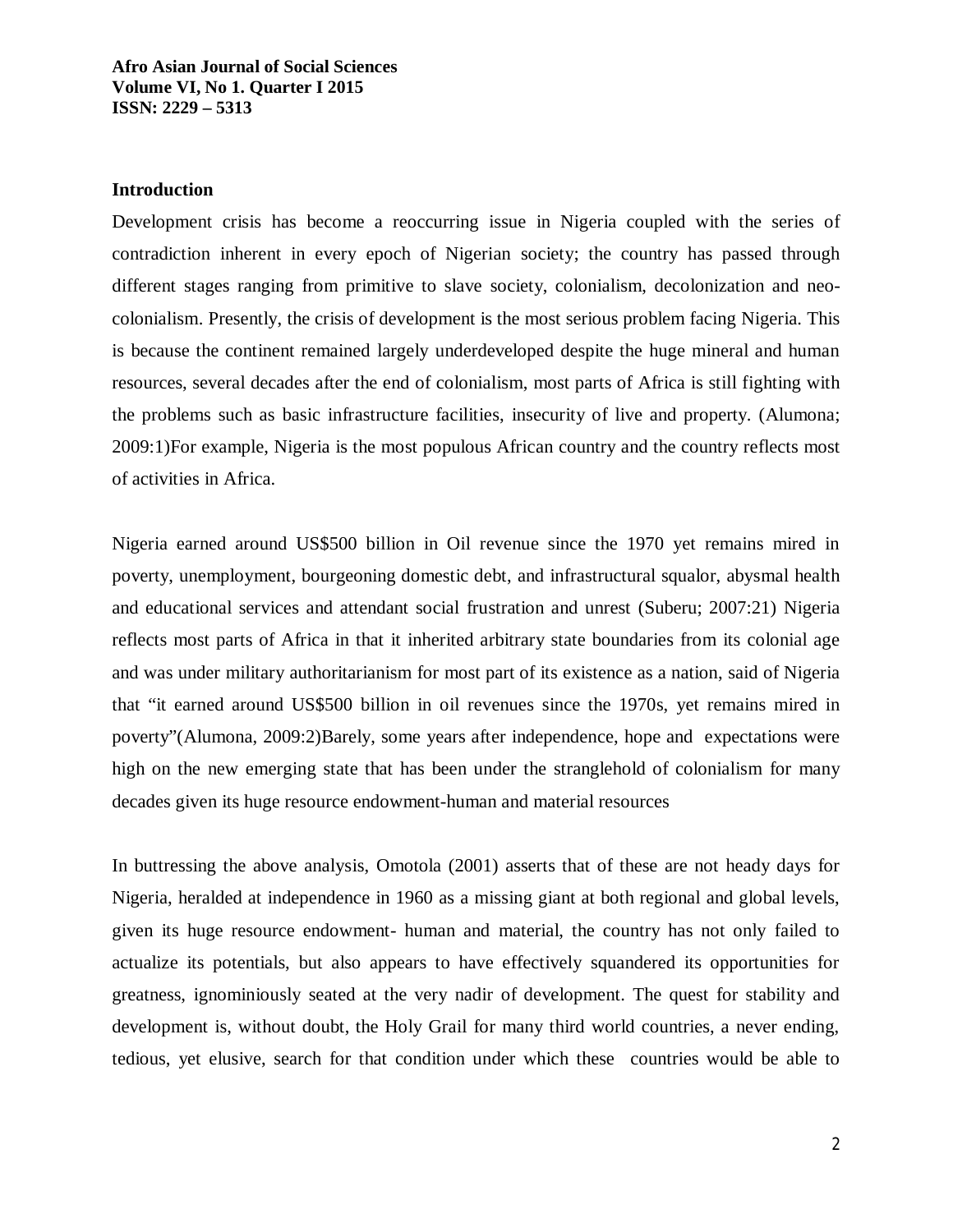develop institutions and structures with the capacity to ensure economic growth, equitable distribution of national wealth, political stability and accountability.

As daunting as these may appear, still it is possible to argue that there is certain level which all countries, developing and even those that are de-developing, aspire to reach. Each country aspires to high quality of life for its citizenry, strong and diversified economic base, internal cohesion and political stability. How and to what level these aspirations are attained depend on a number of factors, mostly internal. For one, resources, both natural and human are critical but the ability to harness these and to utilize them for the common good is principally the domain of technological expertise, administrative capacity as well as political leadership.

Consequently, a strong accountable leadership is necessary. Nigeria is a practical example of a country with abundant human and natural resources yet her citizens wallow in abject poverty, the problem is multidimensional, encompassing a variety of issues that have been generally codenamed the national question. There is growing increase in population explosion and a corresponding decrease in economic productivity and the country has turned into veritable incubation center for the emergence of violent anti- state groups and their ideology, to a greater part, is fuelled by years of the state's neglect and failure to transfer the aspiration of its people for meaningful, purposeful and qualitative life. (Alkanda; 2002:3)

Basically, Nigeria cannot be explained outside the impact of colonialism, neocolonialism and dependency .The present condition of the third world countries are not in least analogous to the condition of the industrialized countries in the earlier stages of their economic development. These present condition of the third world countries is the effect of the slave trade, pillage, colonialism and unequal exchange ( Ake, 1982 : 153) African development is possible only on the bases of radical break with the international capitalist system, which has been the principal agency of the underdevelopment of Africa. (Rodney, 1987:298)

Nigeria development crisis can be explained from threes perspective, colonial legacy, corrupt leadership and democracy leads to economic growth, the colonial legacy perspective argues that the problem of underdevelopment is traceable to the origin of colonial authority and the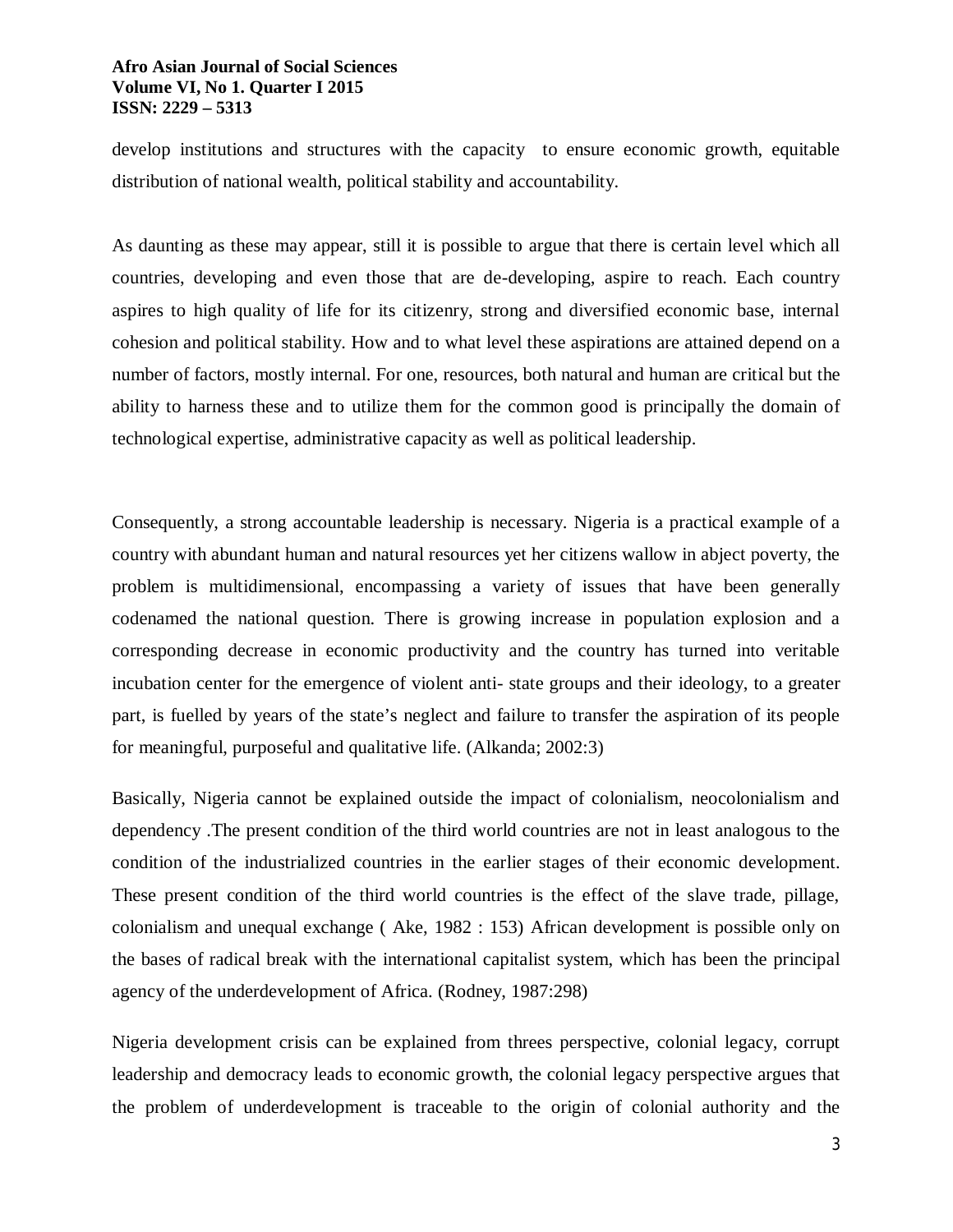exploitative nature of Nigerian colonial and post colonial experience. Similarly, the concept of leadership believes that corrupt and mismanagement on the part of leadership has been the bane of development in Nigeria. Achebe (1983) analysis of the leadership problem in Nigeria is located within this framework, lack of effective management of human and material resource as a result of leadership problem in the country. This paper examines the etymology of Nigerian development crisis ranging from colonialism to post colonial Nigeria.

#### **Understanding Development**

Development in human society is a many-sided process. At the level of the individual, it implies increased skill and capacity, greater freedom, creativity, self discipline, responsibility and material well – being (Rodney; 1982:1) Development is a relative and mostly contested concept (Hettne, 2010) Nevertheless, it is possible to arrive at some specific indicators of development that are widely acceptable. For instance, it is easy to argue that every human society aspires to strong, efficient and dynamic economic and political institutions that anticipate the yearnings of their people and respond to them accordingly and promptly. It is also possible to argue that in every society there are minimum expectations which all members share. These include access to functional health facilities, access to safe drinking water, universal qualitative education, and equal opportunity for all members in public affairs where competition based on merit is upheld over and above other considerations. All these are universal values that transcend cultural and political boundaries (Aliyu, 2013:4)

Thus, if there is anything actually relative about our conception of development that may largely be because of perspectives from which one chooses to understand it. This is why students so often try to isolate the elements of national development and talk of them as individual topics. Thus, one hears about cultural, social, economic, political, and even religious development as if it is possible to provide a proper analysis of development without integrating these and considering development from a holistic perspective. For instance, Gopinath (2008:91) argues that development can only be measured in monetary terms, and consequently, a developing country is one in which "there is a significant potential to raise the per capita standard of living" of its people. This, no doubt, is the hangover from the intellectual segregation that dominates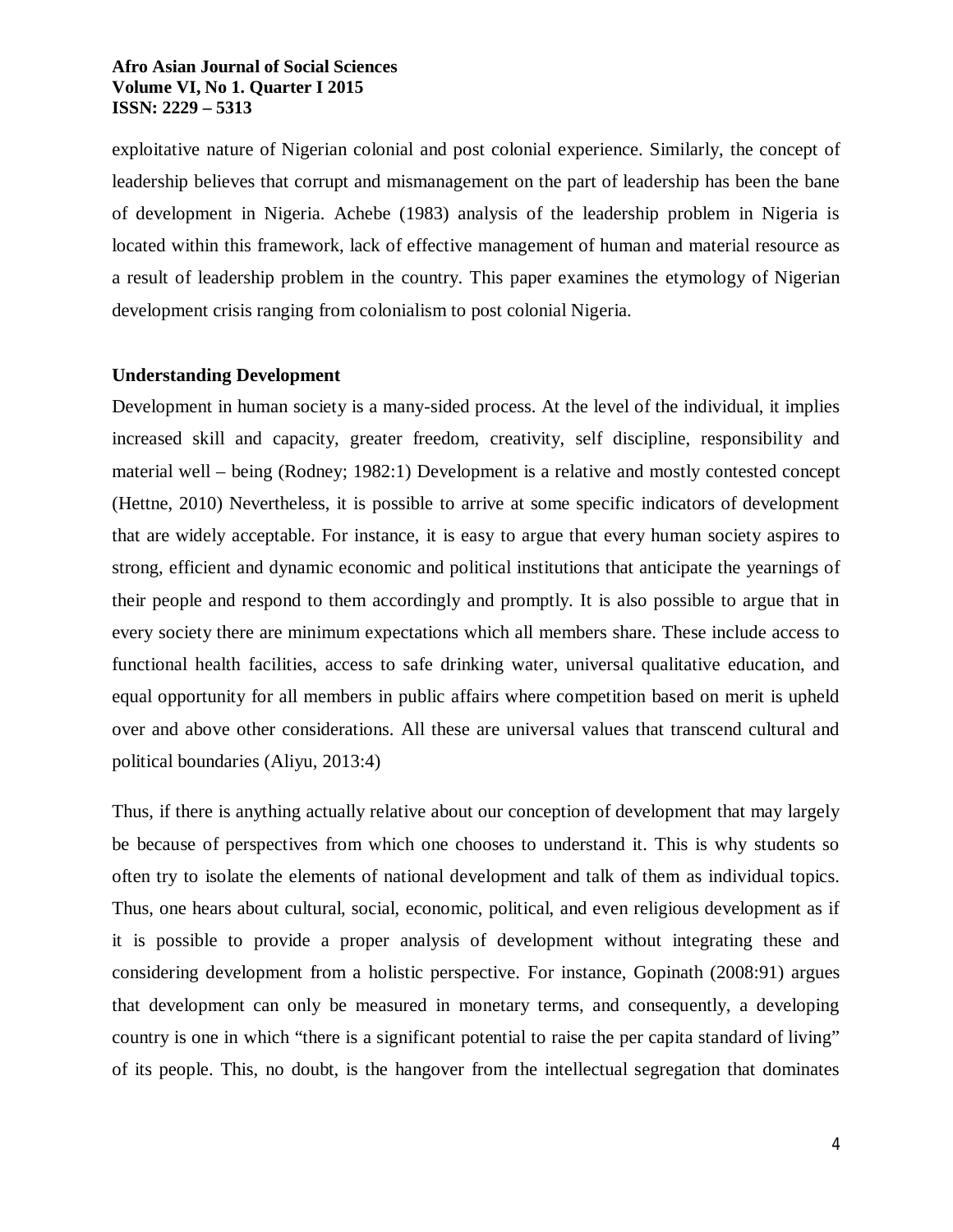developmental literature in the 1960s and 1970s when most models of development drew their theoretical sustenance from classical economics.

However, economic growth was equated with development and was generally considered as the fundamental objective of the decolonized states of Asia and Africa (Peshkin & Cohen, 1967:23) Salmen, (1991) even in these isolationist conceptions, it is possible to discern an overriding understanding in which the notion of a qualitative transformation occurs in space and time through the trickle-down effect. Therefore, development is no more than a description of a particular state or physical condition in which there is a corresponding progress in both the physical growth and maturity of a particular object. Applied to human societies, development simply refers to a state, condition or stage, which entails positive transformation in both quantity and quality of life for all members of a particular society.

Where there is corresponding decline or retrogression in the quality of life for a significant portion of the population, we describe that as the state of under-development (Rodney, 1972). In effect, development and under-development connotes a relational state in which one mirrors the exact absence of the other. Mirakhor and Askari (2010:21) write that development means "quantitative growth, qualitative improvement, and expansion in the capabilities, capacities, and choices of individuals, groups or states". Similarly, Tisdell (1988) writes that development is "the modification of the bio-sphere and the application of human, financial, living and non-living resources to satisfy human needs and improve the quality of life". A distinct thread that permeates these conceptions of development concerns the recognition that improvement on the quality of life of all members of human society is the fundamental objective as well as the primary goal of development.

The point here is the emphasis on empowerment and skill building among members of the society to be able to transform their living conditions. The best, succinct, and analytical conception on development remains that given by Dudley Seers who raises fundamental socioeconomic and political questions in his definition and seeks to relate them to human development. According to Seers (1972:23) The questions to ask about a country's development are… What has been happening to poverty? What has been happening to unemployment? What has been happening to inequality? If all three of these have declined from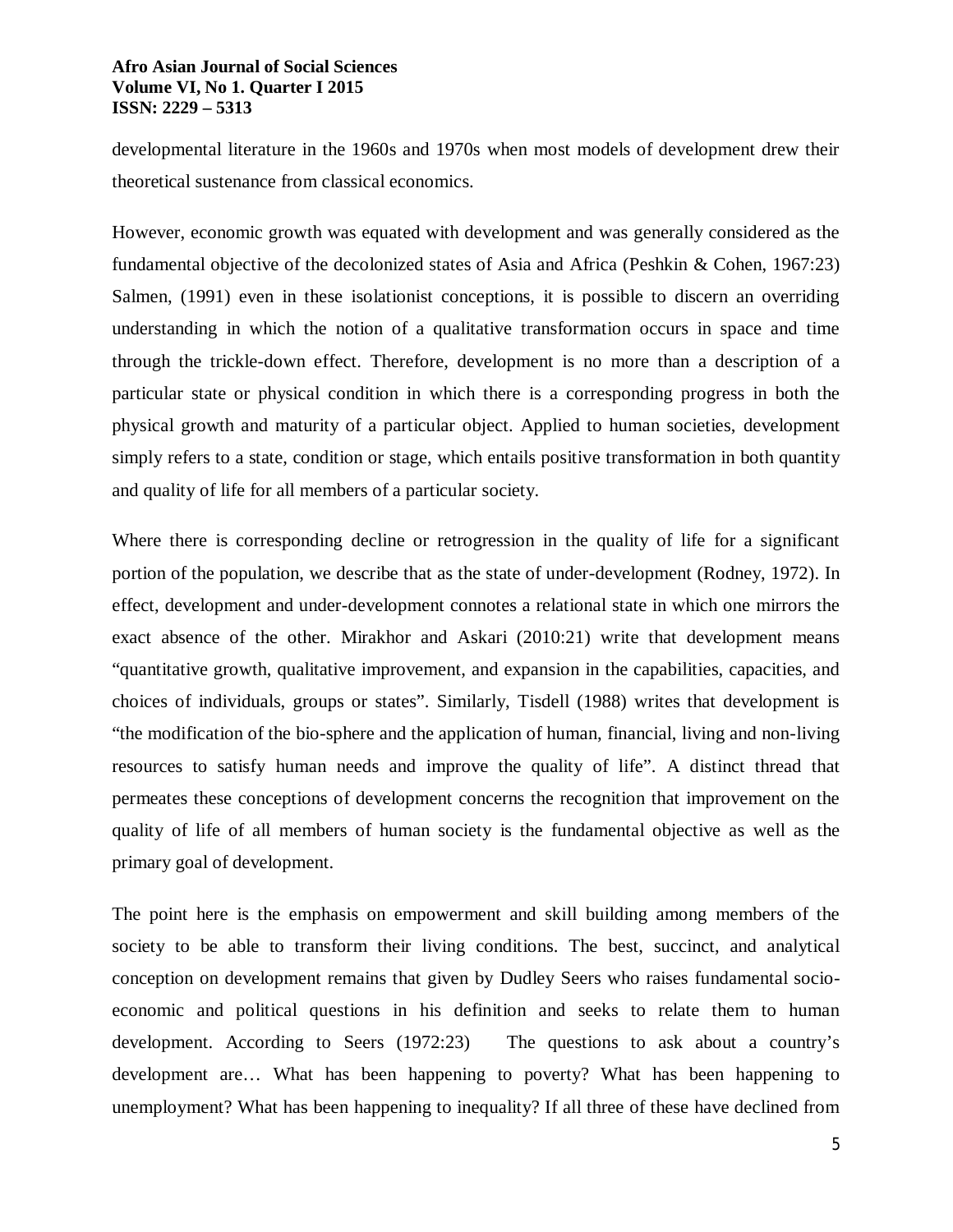higher levels, then beyond doubt this has been a period of development for the country concerned. If one or two of these problems have been growing worse, especially if all three have, it would be strange to call the result 'development,' even, if per capita income doubled. (Aliyu, 2013:5)

# **The Era of Colonialism in Nigeria**

It is not possible for us as Nigerians to have a proper grasp of the nature of religious and communal clashes, riots, conflicts and violence in Nigeria today, without understanding our primordial, religious, cultural and colonial past, what we were before the arrival of Islam, the colonial masters and Christian missions, and what we became during and after the Islamic, colonial and Christian, and post-colonial eras. It is not possible for us to solve contemporary religious and communal clashes, riots, conflicts and violence in Nigeria without correcting the inherited primordial, religious and cultural, and colonial structures and negative values and redressing these legacies.

Nigeria is a country in Africa that has experienced colonial rule and the present situation in the country can only be examined from historical antecedent and prior to the period of colonialism in Nigeria there were different system of governments based on culture and values of Nigerian society. As a result of industrial revolution in Europe and perhaps the outward expansion of capitalism beyond the border of Europe that led to economic subjugation of African countries as well as political subjugation, colonialism took place in Africa and the foundation of development crisis was successfully put in place (Blanda; 2001:12) The history of Nigerian development crisis started from colonial period as many scholars are of the opinion that African predicament can only be attributed to colonialism and base on comparative standards, Africa today is underdeveloped in relation to western Europe and a few other parts of the world; and that the present position has been arrived at, not by the separate evolution of Africa on the one hand and Europe on the other (Rodney;1983:37)

The economic relevance of the country was used as veritable tool to push development in Europe. The exploitative scheme of the Europeans became deeply institutionalized and efficient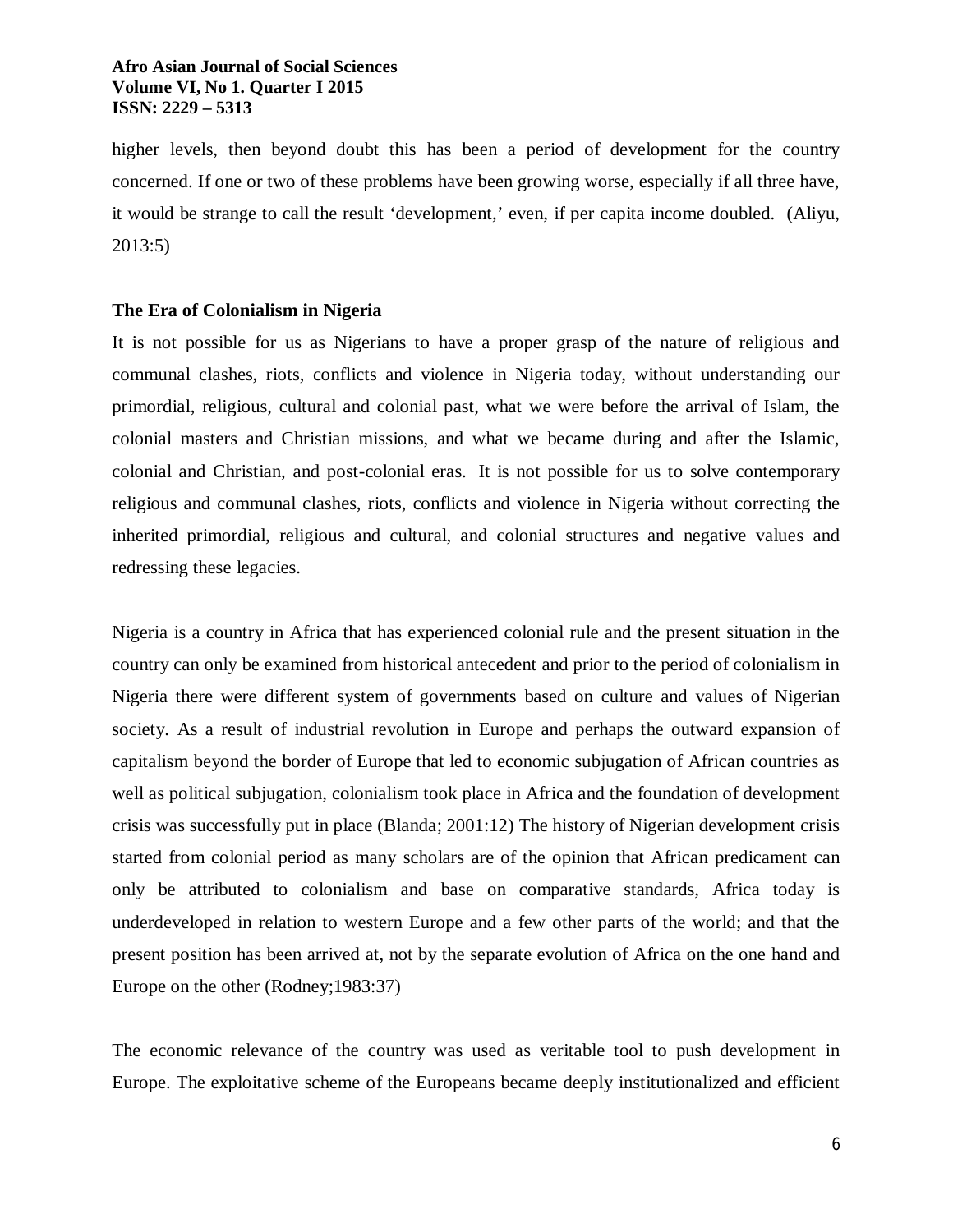administrative system was established for the purpose of economic exploitation and this largely explains many of the problems faced by African nations after independence. The root of Nigerian predicament is traceable to colonial era, in fact the seed of development crisis was sown during the colonial era, there were various exploitative scheme designed, the traditional order was disrupted and there were imposition of money tax on peasants which was paid in European currencies. It will be misleading to analyze Nigerian development crisis outside colonialism and even the amalgamation of 1914 that took place under the colonial rule has been regarded as a marriage of inconvenience (Bennis, 2003:14)

In the words of Ajayi & Oshewolo there are diverse historical factors that have impacted and still impacting on the crisis. Under colonialism, the exploitative scheme of European deeply institutionalized. The colonial rule was characterized by disarticulation or incoherence. A disarticulated economy is one whose parts or sectors are not complementary. In a coherent economy, there is regional and sectoral complementary and reciprocity (Ajayi & Oshewolo, 2013:5) unfortunately, the reverse was the case under colonialism in Africa. The economic structure that emerged from the dismantled local structure did not only shape, it also lacked focus and the effort of colonizer was not to promote coherent development (Ake, 1982; 13)

Colonialism served as a deterrent to development not only in Nigeria but Africa as a whole and looking at all the factors inherent in colonialism, it will be discovered that Nigeria has been put on the path of reoccurring crisis. The African continent reveals very fully the working of the law of uneven development of societies and because of the impact of colonialism and cultural imperialism, Europeans and Africans themselves in the colonial period lacked due regard for unique features of African culture (Rodney; 1983; 12) The relation between the degree of destitution of people of Africa and the length and nature of exploitation they had to endure is evident. African remains marked by the crimes of the slave (Ahmed; 1962:27)

Moreso, Colonial economic structures created a fertile ground for public corruption, the seed of corruption which has today spread like hurricane across Africa was laid during colonialism (Ajayi & Oshewolo;20013:9) This was demonstrated through the introduction of taxation, and divide and rule. Because of the impact of colonialism and cultural imperialism, Europeans and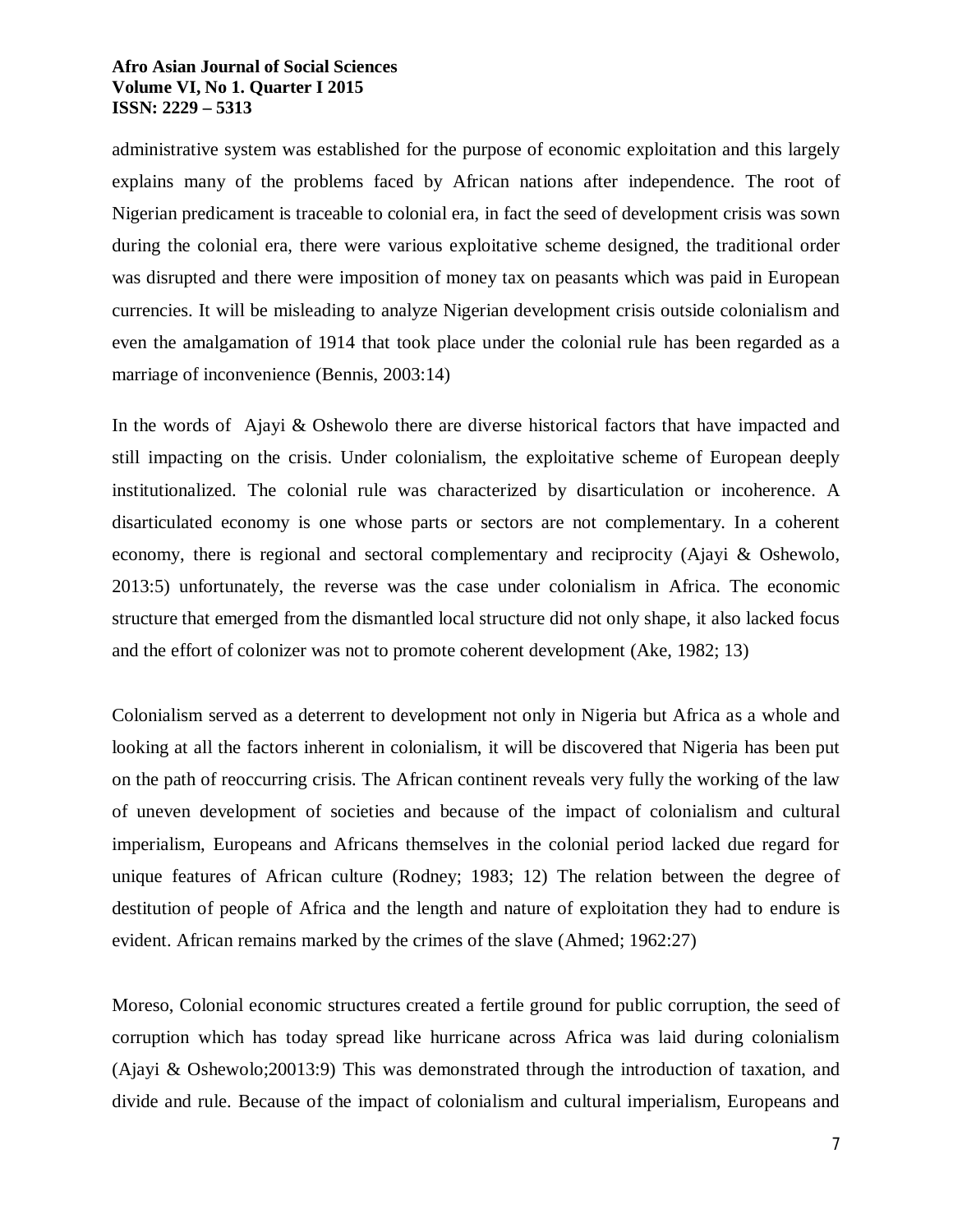Africans themselves in the colonial period lacked due regard for the unique feature of Nigerian culture, not only that, during the era of colonialism Nigeria fell within that part of the international capitalist economy from which surplus was drawn to feed the metropolitan sector, colonialism was not merely a system of exploitation, but one whose essential purpose was to repatriate the profits to the so called mother country (Rodney,1983:177) Ake, asserts that, it was colonialism which monetized African economies, monetization of an economy does not simply mean the presence of money as a means of exchange, monetatisation implies the pervasiveness of money as a medium of exchange in the economy at large, the development of the attributes of what we now call the modern monetary system, including the credit system. The pre-colonial economies were only marginally monetized, large sector of the economy still depended on barter in some form or the another, and there was hardly any wage labour ( Ake, 1982: 33) With precolonial economy currencies displaced, and the European currencies firmly installed in the country, the real task of monetization began, and this was mainly the task of making the new medium of exchange thoroughly pervasive in the economy.

Not only that, colonial trade tended to destroy the tradition craft in Nigeria, because it flooded the market with the substitutes which were cheaply produced but considered exotic. In the other hand, foreign investments increased the integration of the Africa economies into the western capitalist mode of production. As Western capital flowed into the colony, capitalism spread. And as capitalism spread and capitalist- related institutions took root, the economies of the colony became more compatible with Western economies and this aided integration (Panter, 2014:12)

Basically, the era of colonialism was characterized by different hurdles and the foundation of modern development crisis was laid during the period as Ake puts it, the period was characterized by disarticulation or incoherence, disarticulation of economy implies one whose parts or sectors are not complementary and in a coherent economy there is regional and / or sectoral complementary and reciprocity( Ake, 1982:13) Both neo colonialism and dependency are product of imperialism, dependency was created during the colonial era by making sure that Nigeria were made to be the producer of raw material needed by the colonial masters without making any effort to be self dependent.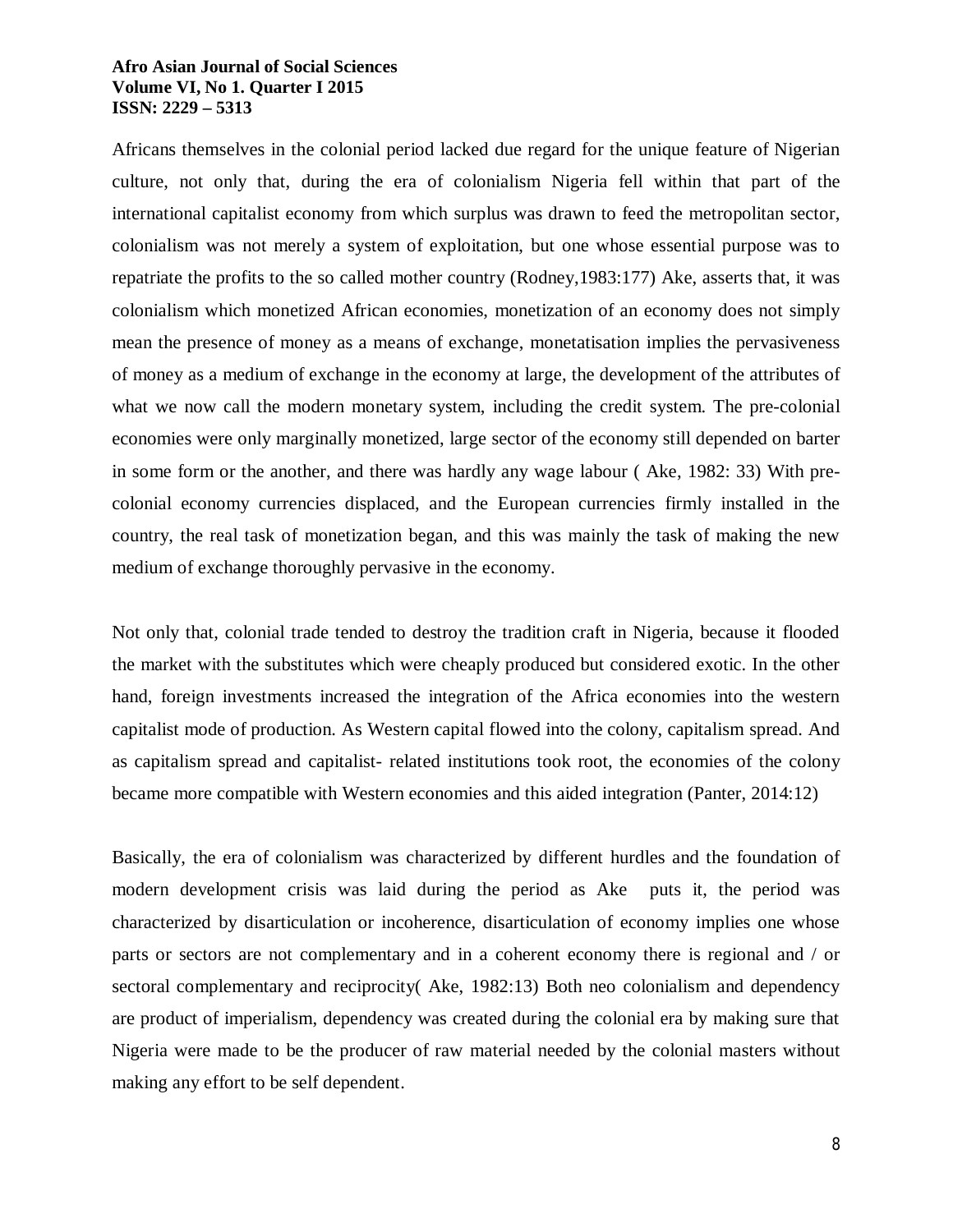There were various contradiction inherent in colonialism such as disarticulation of economy, institutionalization of corruption, integration of colonies to global capitalist system, financial dependence, disarticulation of transport system .The problem in Nigeria today is not a new phenomenon, the recurring crisis of various magnitude started during the colonial era and when Nigeria attained its political independence in 1960, devastating colonial legacies were inherited by Nigerian elites and after the independence, hope and expectations of Nigerians were so high that the emerging country will enhance the living standard of its people but only to be disappointed coupled with various crises in the country right from 1960.

Both Neocolonialism and dependency are product of imperialism, dependency was created during the colonial era by making sure that African were made to be the producer of raw materials needed by the colonial masters without making any effort to be self dependent, colonialism occurred to maintain and sustain imperialism. It is on this note that dependency theorist argued that the world economy has created unequal relationship, dependency is a situation whereby the policies that are carried out in a particular country are those imported from the western countries. A situation where local initiative are not applied in the policy formulation and this is a category where Nigeria belong (Haderson; 2008:12)

#### **Post Colonial experience**

The period of decolonization in Nigeria was greeted with much optimism. Therefore, Nigeria march to sovereign state was a conquered one, marked by anti- colonial struggles, crises, coups, counter- coups and a thirty- month agonizing civil war between 1967 and 1970. According to Nwabueze, Nigeria has passed through five different phases, era of colonial autocracy and absolutism, that is , period of formal colonialism till October 1 1960, when the country gained 'flag' independence (b) emergence of constitutional democracy- (1960-1966) (c) the return of military autocracy and absolutism- (1966-1979); (d) restoration of constitutional democracy- (1979- 1983) and (e) second coming of military and absolutism- (1983-1989) (Cited in Ojo; 2006:2)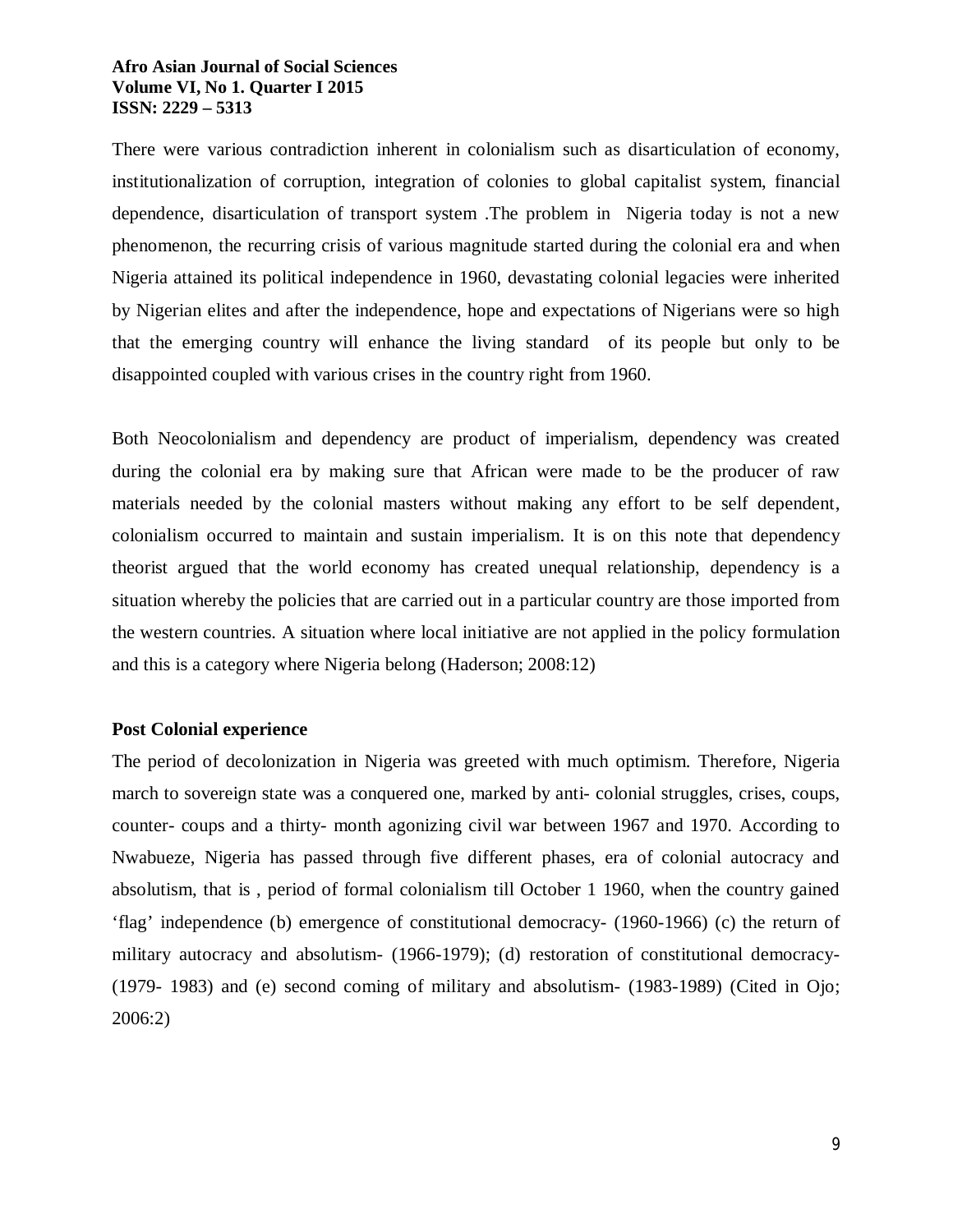The period between 1950 and 1960 was regarded as golden age in Africa .Most of African countries attained their political independence during the period and it was surprising that after colonial masters departed from the continent most of African countries emerged as trouble zone, most especially Nigeria. The post colonial era in the country has been characterized with different crises, ranging from civil war, coups and counter coups, the annulment of June 12 presidential election as well as failure of Nigerian leaders to enhance the living standard of its people makes the struggle for development to be an endless one and Nigerian predicament can be analyzed from different perspectives.

Nigeria is not just one country in Africa. She is also not just one country in the global setting. She is the most populous country in Africa as well as one of the best resource- endowed countries in the world. Her affairs are a concern to others continentally and globally. Nigeria's journey to the wilderness started on January 15, 1966.Nigerians applauded the departure because they were unsuspecting that the worst democratic government would be more citizen-friendly than the best military government. They experienced a wide variety of dictatorships. Some were tolerable; some administered sweetened poison, which resulted in systemic decay. Others were flagrantly uncaring and dismissive of citizen rights. It later became necessary to fight the messiahs of 15, 1966. (Ayoade, 2006)

The Nigerian economy since the post independent era could be described as neo- colonial economy, which served the interest of the ruling elites at the expense of the majority. The state, foreign entrepreneurs and few wealthy Nigerians such as politicians, business tycoons, military officers, top echelons of the Nigerian police and contractors dominate the economy which has been ossified by years of rigid control and inflexibility (Adesina, 1997) The Nigerian entrepreneurs could develop only within the narrow limits defined by the state. Such limits are characterized by inadequate infrastructures, high taxation, lack of funding of private initiatives, and threats to lives and properties. The traditional socio- economy system dwindled as the state led economy came to limelight. Arising from this cultural lag is underdevelopment of labour with low skills and incomplete knowledge of productions. Basically, the colonial and neocolonial political economy set in motion for socio- economic conditions, which make human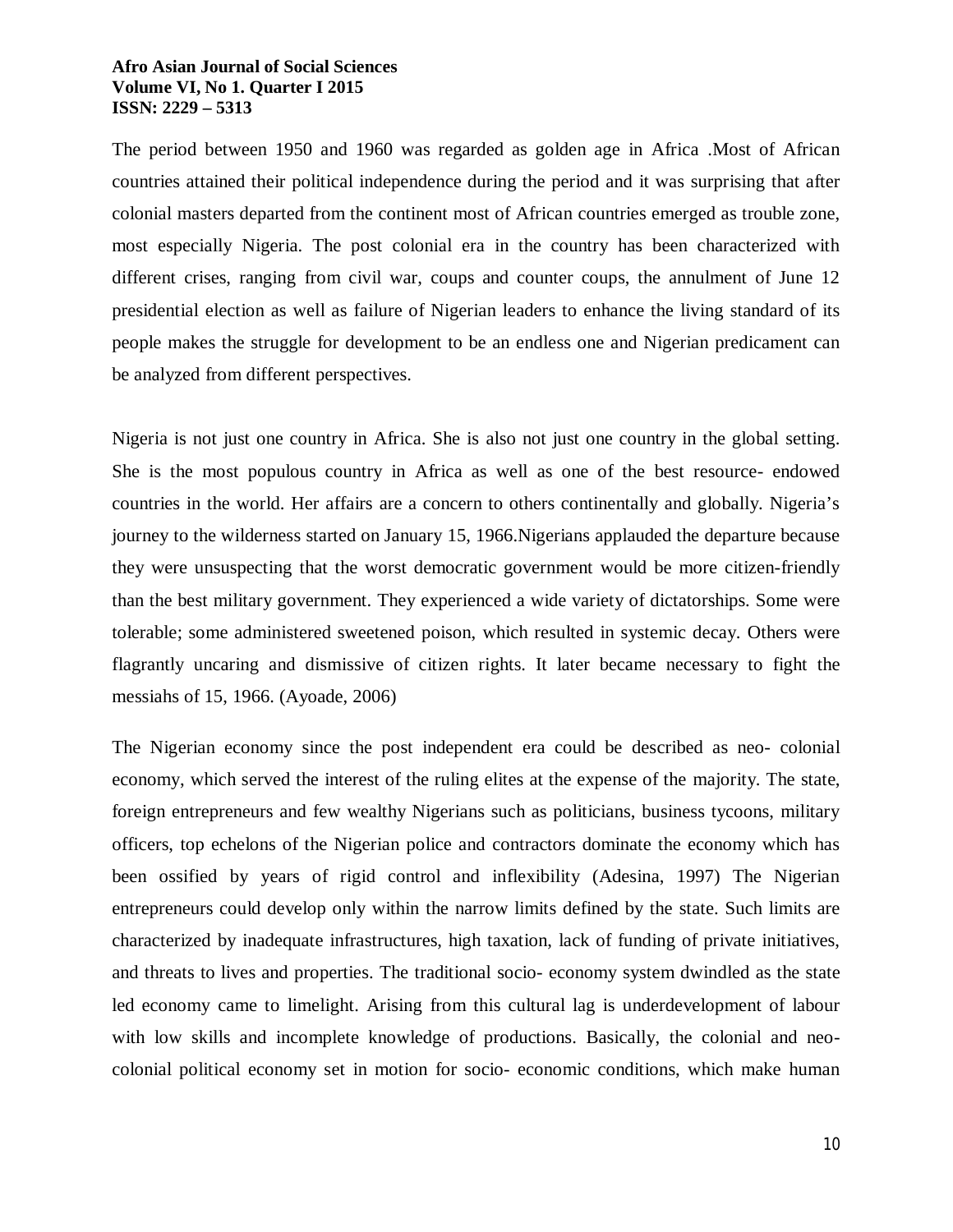development a mirage (Lawal, 1997) Obviously, socio- economic hardships in Nigeria remain despite different regimes of development programs (Akeem,2013:3)

Nigeria experienced consistently sharp socio- economic depression since the oil boom era partly due to corruption and mismanagement of public funds ( Oladele,2002) Despite the oil boom of the 1970s, the crash of agricultural productivity in the 1980 adversely affected Nigerians ( Chege,2004) The deteriorated economy threatened many Nigerians and imposed greater responsibilities on them on a daily basis. During the petrol crises, young entrepreneurs provided black market fuel and often marked up high premium over the official cost. With this trend almost all segments of the Nigerian society were touched with suffering and frustration. Children labored to survive and augment family income. Experiences of unfortunate children produced Development crises and social –Economic Hardship in Nigeria (Akeem, 2013:12)

The socio economic indicators of development in Nigeria were ranked below average for developing countries. Over 50 % of the population lived in absolute poverty with 52 years life expectancy and high infant mortality. Nigeria economy stop flourishing since the 1980s partly due to poor implementation of extant developmental policies .This trend generated development crises that rendered Nigerians vulnerable to socio- economic hardships. As a result of this government has embarked on different developmental policies without any impact on Nigerians. The developmental policy of the 1960s and 1970s failed to yield a desired results as well as the National Development Planning (NDP) that was designed to make Nigeria a united, strong and self reliant nation; a great and dynamic economy; a just and egalitarian society: a land full of bright and full opportunities for all citizens and a free and democratic society.Socio-economic situations of Nigerians clearly showed that the second NDP produced unintended consequences that diminished their living standards. There were many programmes that recorded huge failure in Nigeria as a result of political instability, corruption, and exclusion of majority of poor farmers in Nigeria. The Operation Feed the Nation and other agricultural programs similarly suffered defeats, the government additionally set out the Green Revolution plan in 1980.This plan aimed to achieve self-sufficiency in food provision by 1985 when the fourth National Development Plan terminated, this plan emphasized the need for comprehensive development of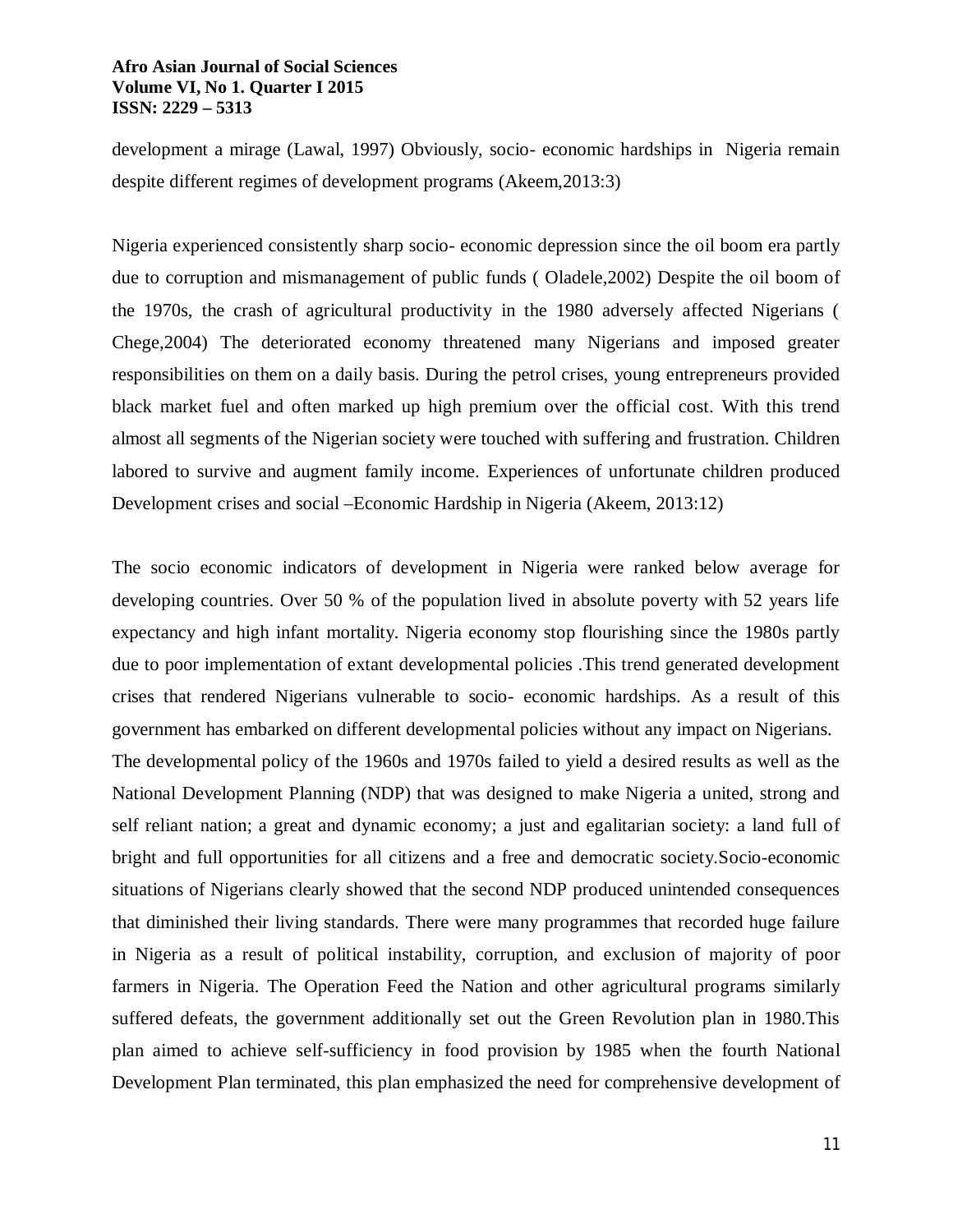the rural areas and other project while Green Revolution had a much more comprehensive character than the OFN ( Akeem,2013;12) Consequently, the adoption of the structural Adjustment Programme (SAP) in Nigeria was followed by high incidence of poverty and inefficient infrastructure such as irregular power supply, inadequate water provision, erratic telecommunication services and poor transportation networks (Essein;2000)

The establishment of the National Accelerated Food Production Project (NAFPP) in 1972 was necessary to cushion the effect of food development Crises and Socio-Economic Hardships in Nigeria but there was shortage of food, which became apparent during and after the Civil War in Nigeria (1967-1970). The civil war resulted in colossal loss of lives and properties as well as failure of the first development plan in post – colonial Nigeria. All these policies have not been able to produce a desired result as the country battle with crises of various magnitudes. With the political transformation from military autocracy and absolutism in 1999, the citizens were so optimistic that the new system will uphold their expectations. President Olusegun Obasanjo was the first president of the fourth republic and he recognized the socio-economic malady in the country while he also embarked in different reforms to enhance the living standard of people in the country.

Prior to 1999, Nigeria has also appeared among the top most corrupt countries in the world for many consecutive years and this made the task of development to be a mirage, . As a result of this the president established Economic and Financial Crime Commission as well as Independence Corrupt Practice Commission. Worse still, the restoration of democracy in 1999 has led to an unpardonable height of kleptocracy. Funds intended for developments have been diverted into private use by political office holders. (Oshewolo and Olanrewaju, 2011:13). Not only that, the government also embarked on different reforms in banking sector to enhance the living standard of the people also, the pregnancy of debt accumulation with the Paris Club was also aborted during Obasanjo's regime through various economic policies.

President Yar'adua did not live long in the office to actualize his seven point agenda, he also recognized the crisis in the Niger Delta through the establishment of Amnesty Progrmme as well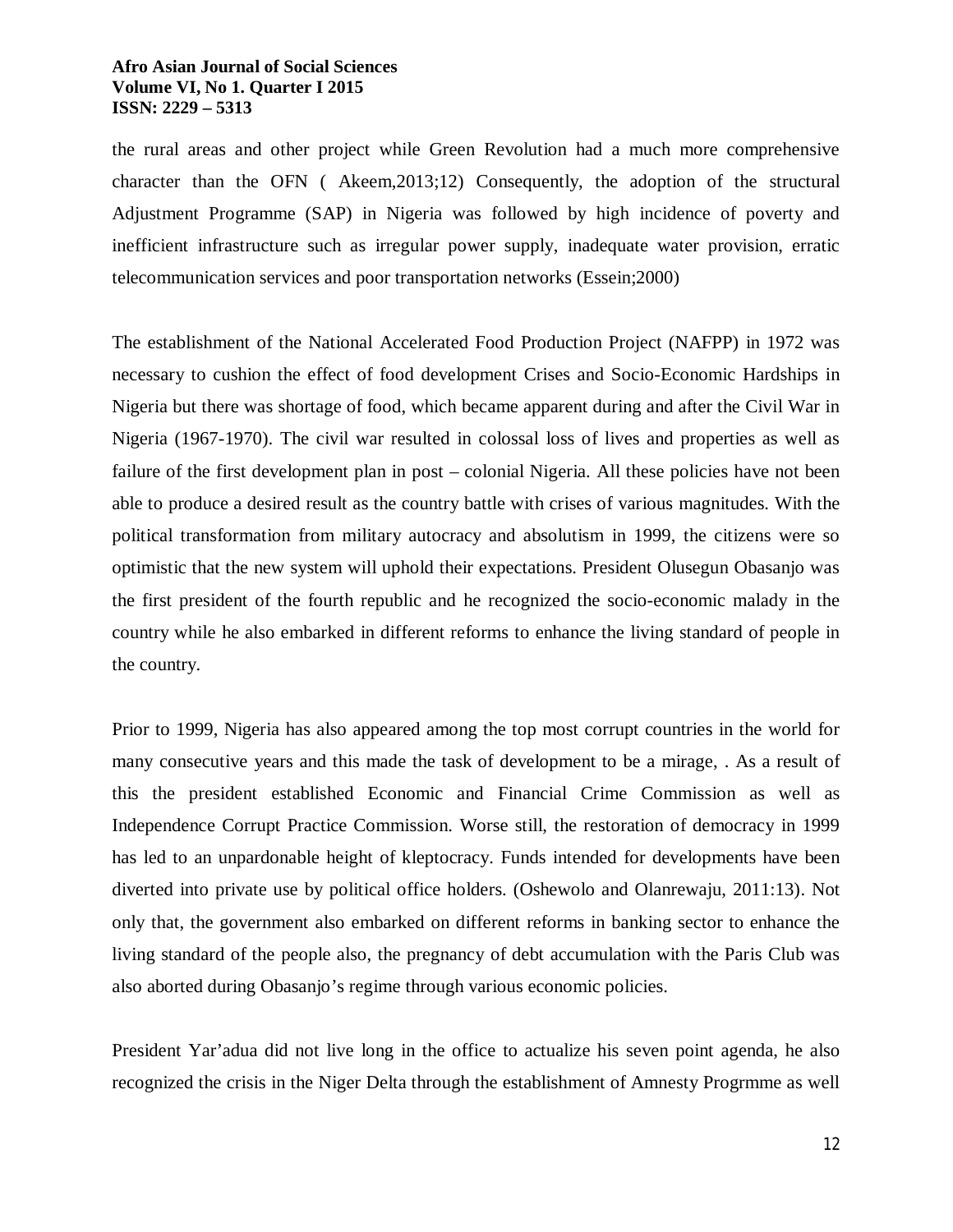as Ministry of Niger Delta to install peace in the oil producing states. The death of Yar'adua led to the emergence of President Goodluck Jonathan who is currently confronting security challenges and crises of various magnitudes in the Northern part of the country. This country is experiencing various terrorist attacks and activities making Nigeria ungracefully popular among the comity of nations. Boko -Haram is a made in Nigeria terrorist group that has become a menace that everyone dread and fears because of the dimensions its activities have taken ;from just an ordinary religious sect to notorious terrorist group and despite the effort of the government and strategies, the Islamic sect continue to attack in different forms.

# **Concluding Remarks**

The frequency of religious and communal clashes, riots, conflicts and violence since 1980 to the present has reached endemic proportions. This is a reflection of a national crisis, a nation at the brink of collapse, and a nation in search of its own soul. Nigerians are deeply concerned and worried about this and have begun to device ways and means of addressing the problem. Some Nigerians believe that Nigeria's current crises, conflicts and violence are politically, ethnically and economically induced and its solution must be rooted in these same social factors.

More so, the political culture of Nigeria is still primitive and undeveloped. Nigeria seems not at the present to have any national political solution. No political agenda for creating a *New Nigeria*. So they waste their time with irrelevant political theories. Again, the economy of Nigeria is so underdeveloped that Nigeria seems not to have any economic solution. No economic agenda for creating a *New Nigeria.* The cry for jobs, ruined education, unemployment, infrastructural decay and national unity cannot be realized by any means so long as Nigerians are still being chained, psyched and hypnotized by the evil and destructive forces of ethnocentrism and primordialism. Similarly, hypocrisy, corruption and religious bigotry have all conspired to rob Nigeria of any hope of being cured of its ethnic and regional leprosy. Hence, no amount of political, economic, or educational solution will re-create and re-make Nigeria, unless the dark and evil forces of ethnocentrism and primordialism are severely dealt with and routed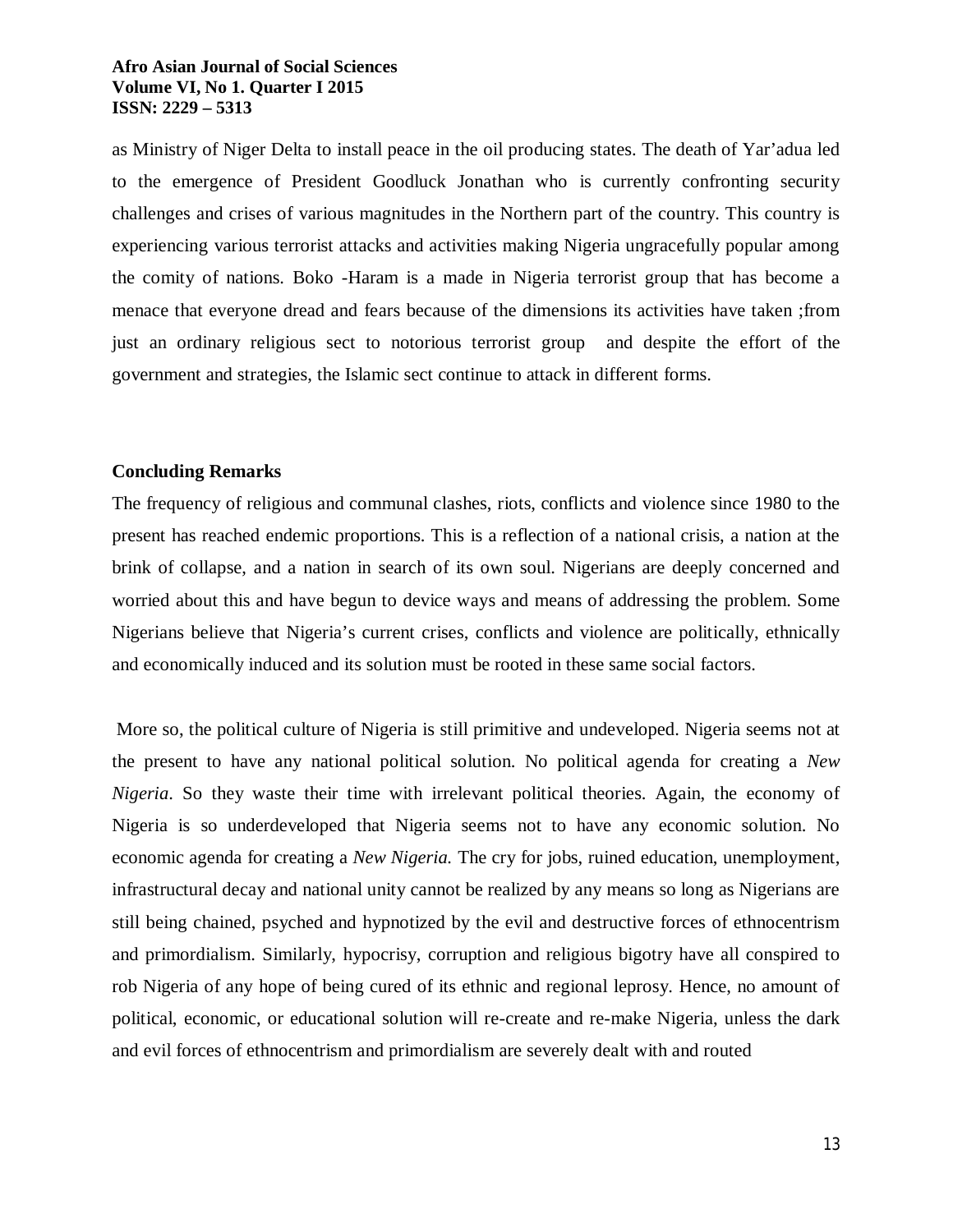Nigerians need policies with practical manifestations not the policies that only exist on the pages of papers. Most of the policies in Nigeria always record failure than success, the structural Adjustment Programme brought more failure than success and it was a celebration of poverty and unemployment after the introduction of Structural Adjustment Programme. The regime of Obasanjo also embarked on various policies with huge failure and lack of institutional framework. The Seven Point Agenda of Late President Yar'adua has become unrealistic proposal because of his sudden death and the failure of his successor to continue the legacy.

Yusufu (2013) rightly observed, Nigerians by and large have not had a proper diagnosis of their national crises, conflicts and violence and the need to finding their enduring historical social roots. All Nigerians, the ethnic, religious and regional groups have their own core values, their hidden authority codes that motivate, shape, mold and define the moral character, attitudes, behaviours and social and spiritual practices. Nigeria's core values are primary to understanding the reasons and/or the motivating factors for social crises, conflicts and violence.

In the final analysis, development crisis in Nigeria has become a reoccurring phenomenon and it is traceable to the colonial era but the problem that characterized the post colonial era in the country has become a subject of concern. Immediately after the departure of colonial master in Nigeria, the country emerged as the troubled zone; there were crises of various magnitudes such civil war, coups and counter coups, Niger Delta Crisis. Basically, Nigerian predicament cannot be attributed to colonialism alone, there are contemporary challenges facing the country as a result of leadership failure, corruption and the inability of the government to improve the living standard of its citizen. Not only that, considering the multiplicity nature of Nigerian society, there must be true reflection of federal character principle that will improve the economic condition of all Nigerians and the need for legitimate government that will promote the culture and value of Nigerian society.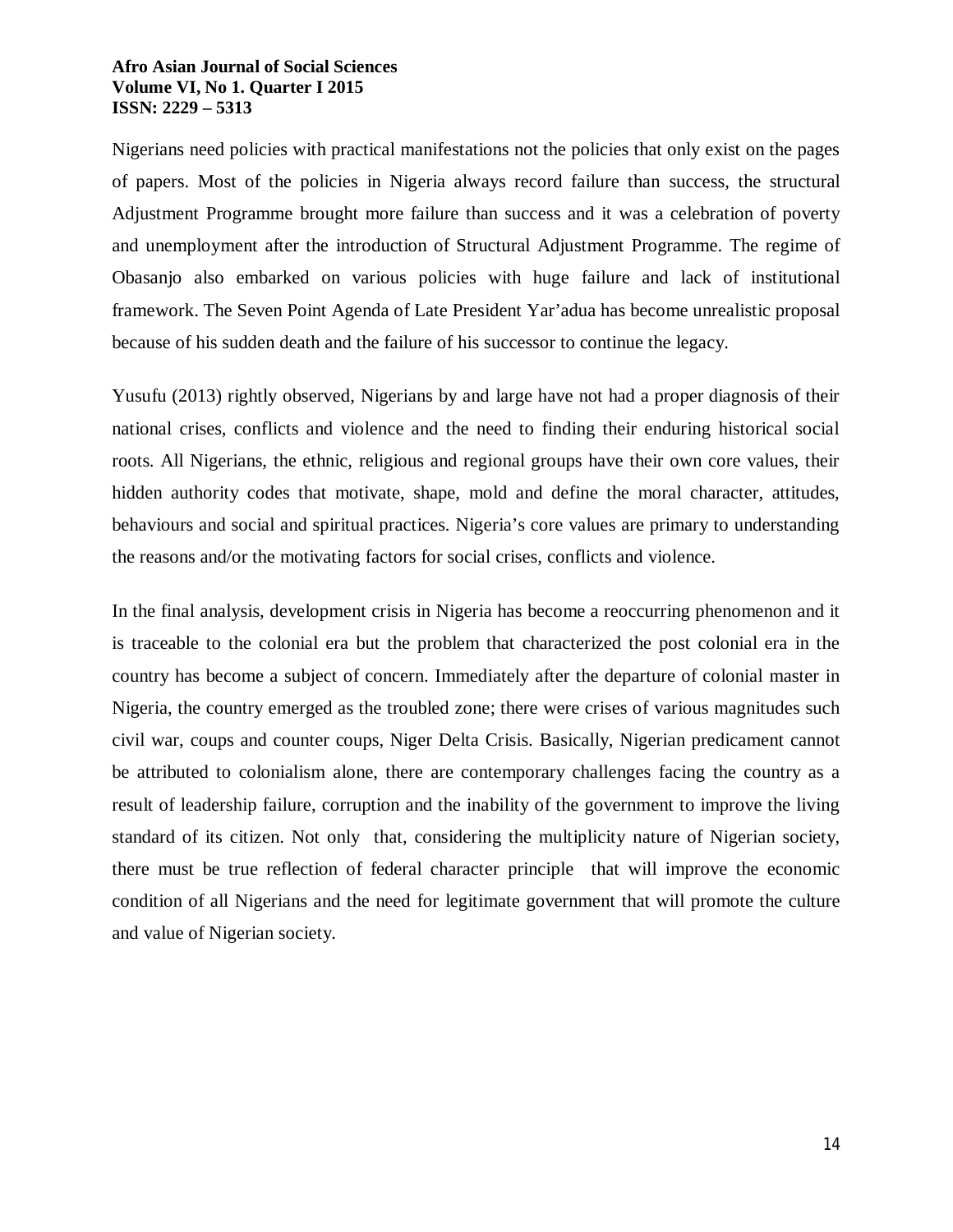# **REFERENCES**

Ademolekan, L (1985) The *Fall of the Second Republic*. Ibadan: Spectrum Books

Adesina,K. (1997*) Challenges of Development in Africa:* Ganlak Printing Press

Achebe, C. (1983) *The Trouble with Nigerian Fourth Dimension*. Publishing Co ltd, Enugu.

Ajayi,R and Oshewolo, S. (2013) "Historicizing African's Development Crisis" In Odukoya *A,O* (Ed) *Alternative Development Strategies in AfricaLagos: CBAAC*

Ake,C. (1982) *The Political Economy of Africa. Washington DC.Brooking Institute*

Akeem, A*. (2013)"* Development Crisis and Socio economic Hardship in Nigeria" *Nigeria Journal of Gender and Development (3) 2002*

Aliyu, M*. (2013) Nigeria's Security Challenges and the Crisis of Development: Towards a new Framework of Analysis .*IIUM press

Alumona, I. (2009) *Understanding the Crisis of development in Africa: Reflection On Bedford Umez's analysis:* Anambra State University Press

Ayoade,M. (2006) *The Origin of African Development* Crisis.Brisco Printing Press.Lagos

Bennis, M. (2003) Theories of Development. SunKkad Press.Ibadan

Blanda,W. (2001) *The Struggle for development in Africa.*Sanata Press. Lagos

Esseien, D.U. (2000) "Poverty Alleviation Program: A positive Step towards Development of Human Resources" *in Africa Journal of Business and Economic Research Vol1 no 2.*

Gopinath, C (2008) *Globalization Multi- dimensional System*. Los Angeles: Sage

Haderson, M (2008) *Development Crisis in Africa*. Danad, Press.

Hammed, T. (1962) *The reality of Development.* Prama printing press.Lagos

Hettne, B. (2010) "Development and Security: Origin and Future" *Journal of Security Dialogue* Vol 1 No 1.

Mirakhor and Askari (2010) *The irony of Colonialism*.Gunlas Publishers

Nwabueze B (2007) How President Obasanjo Subverted Nigeria's Federal System Gold Press Limited, Ibadan.